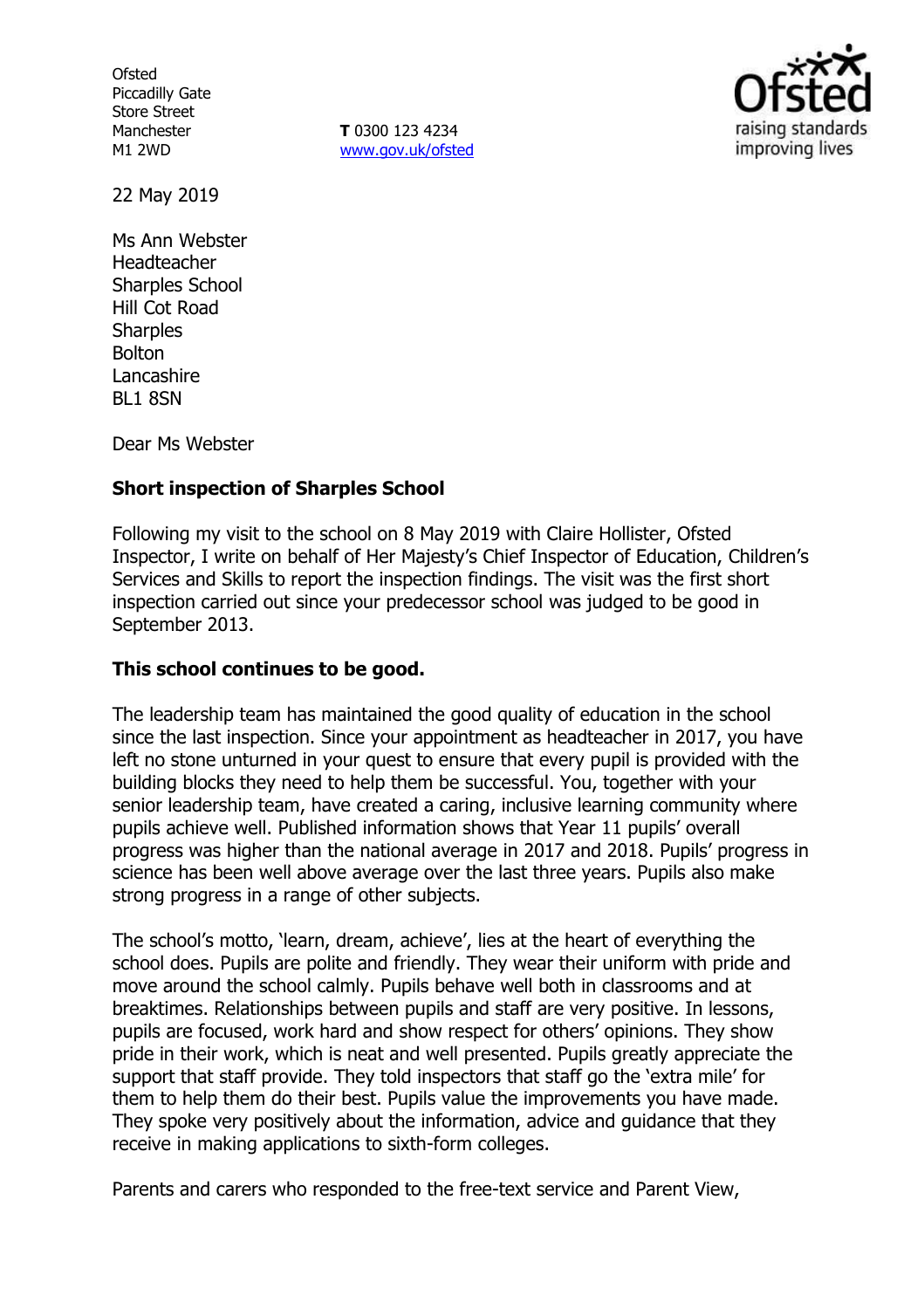

Ofsted's online survey, were extremely positive about the school. One parent commented: 'My child is very well cared for.' Another parent said: 'There has been an improvement in the running of the school. My child is very happy here.' Almost all parents would recommend the school to another parent.

Staff who responded to Ofsted's survey and spoke with inspectors are proud to work at the school and feel that it is well led and managed. They feel valued and listened to by you and your senior leadership team.

You have your finger on the pulse of the school and have an accurate understanding of the school's strengths and those areas that need to be developed further. You have improved the quality of teaching, since your appointment as headteacher. Leaders provide many opportunities for teachers to share their expertise and learning, both within the school and with local school partners. You have developed new assessment systems to check the progress that pupils are making. Middle leaders discuss pupils' progress regularly with senior leaders and are held to account for the progress that they make.

Governors want the best for the school. One governor commented: 'We want pupils to fulfil their potential.' Governors come with a broad range of skills and experience which help them to challenge and support leaders effectively. Governors are well informed about what is happening in the school, through regular visits and presentations from senior and middle leaders.

# **Safeguarding is effective.**

The leadership team has ensured that all safeguarding arrangements are fit for purpose. There is a strong culture of vigilance to ensure that pupils are kept safe. Records are detailed and of high quality. Leaders ensure that checks made on the suitability of staff to work at the school are up to date. Staff receive regular training sessions, including on how to keep pupils safe from abuse and radicalisation and extremism. Staff know what to do if they have a concern. Leaders are tenacious in following up any concerns and work well with external agencies and families to protect vulnerable pupils.

Pupils enjoy coming to the school. Overall attendance is above the national average. Attendance for pupils who are disadvantaged is improving, due to leaders working more closely with families. Pupils feel safe in the school. They know how to keep themselves safe, including when on the internet and using social media. Pupils have a strong voice. They feel that staff listen to them. As a result, pupils are confident that staff take their views seriously. Staff and parents agree that their children are safe and well looked after.

# **Inspection findings**

During this inspection, we explored several key issues, including, the progress of disadvantaged pupils and most-able pupils. In recent years, disadvantaged pupils' progress has improved and was broadly in line with that of other pupils nationally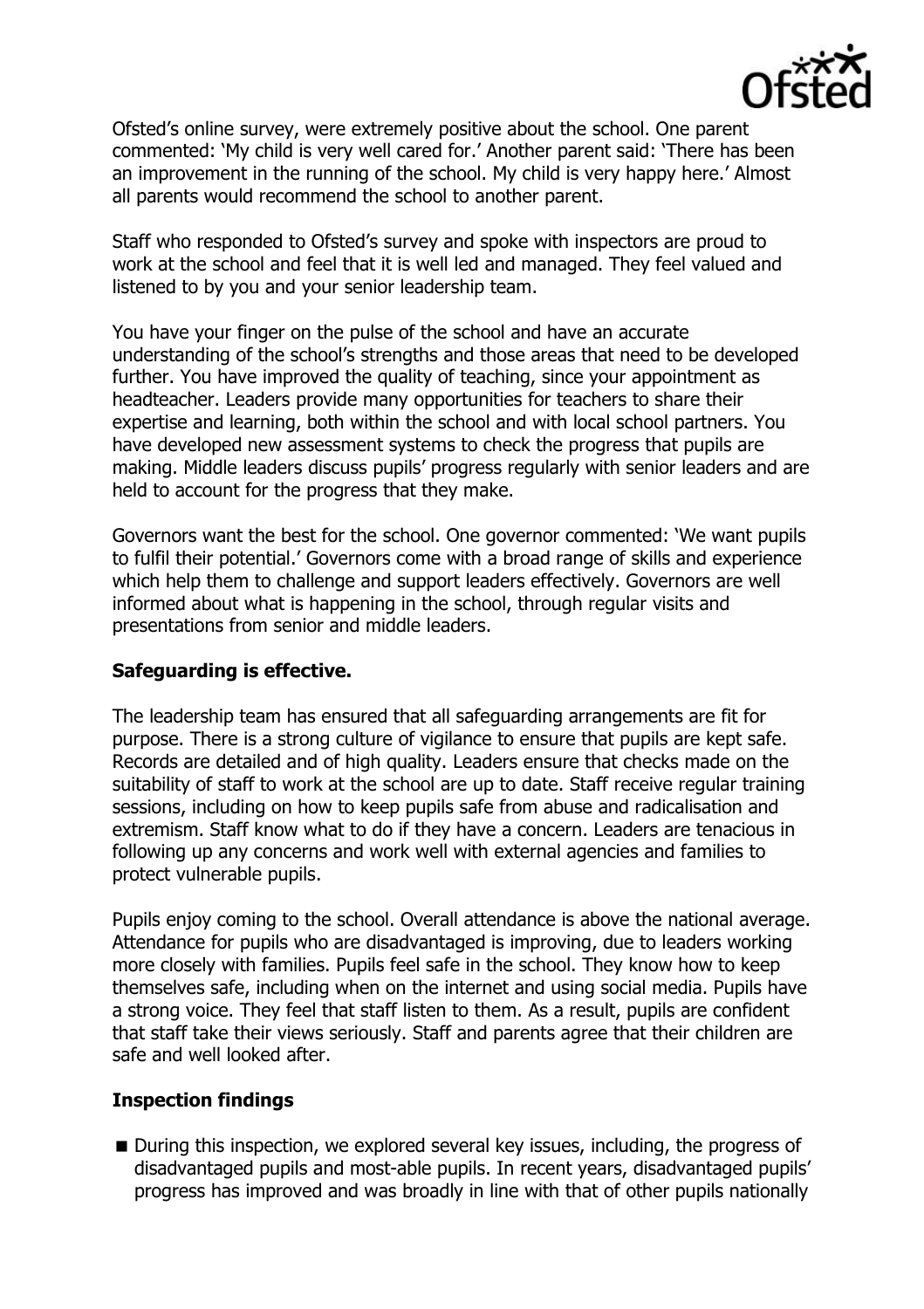

in 2018. You and your team make good use of the pupil premium funding. Leaders work effectively with staff to ensure that disadvantaged pupils receive the support that they need. Consequently, these pupils are making strong progress across the curriculum.

- You have raised the profile of the most able pupils among the staff and introduced a range of initiatives to open up opportunities for them. Teachers have high expectations of what all pupils can achieve. Most tasks are tailored to pupils' needs and support their good progress. However, in a few classes, the most able pupils are not consistently challenged effectively. This leads to some not making the progress of which they are capable.
- Another aspect we considered was the quality of teaching, particularly in English and mathematics. You and your leaders scrutinise pupils' work and visit lessons to see how well pupils learn. Pupils' progress in these subjects has improved over time. Teachers have strong subject knowledge and use questioning well to probe and develop pupils' knowledge and understanding. Pupils have many more opportunities to develop their vocabulary, write at length and read widely. Teachers ensure that pupils understand basic mathematical skills required to help them tackle more complex problem-solving tasks. Current assessment information and scrutiny of pupils' work indicate that outcomes for current pupils in English and mathematics are improving strongly.
- You review the curriculum regularly to ensure that it matches pupils' aspirations and interests. You have developed a broad curriculum and have introduced a wider choice of GCSE subjects, such as photography and vocational subjects. Pupils benefit from a wealth of sports, clubs and activities, such as the Duke of Edinburgh's Award programme. This helps them to develop their confidence and motivation. Additional activities include trips and residential visits, which contribute to their personal development. The diversity in the school is a real strength and is celebrated well. Pupils who arrive during the school year, told inspectors that staff support them 'every inch of the way'.
- We also discussed the achievement of pupils with special educational needs and/or disabilities (SEND). You have taken action to improve the leadership of this area. The acting special educational needs coordinator supported by a senior leader has reviewed and developed the provision for pupils with SEND. Parents who replied to Ofsted's free-text service say that support for pupils with SEND is improving. Leaders provide training for teachers and ensure that they receive individual plans with guidance on the strategies they should use to support these pupils. The school's own information and scrutiny of pupils' work show that these pupils are making better progress than in the past. However, information about the progress of pupils with SEND is not monitored and evaluated carefully enough to enable them to reach higher standards from their different starting points.